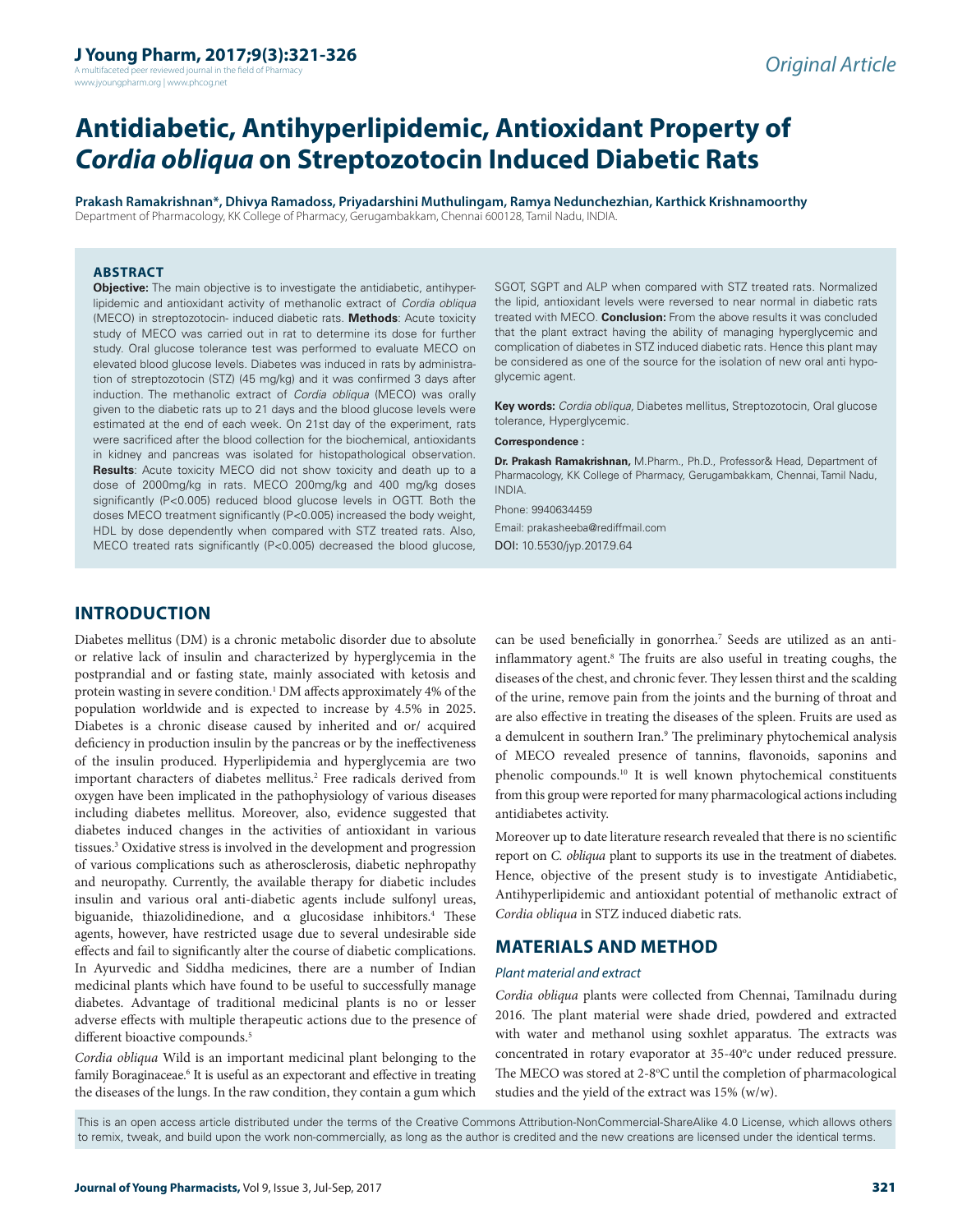## *Preliminary Phytochemical screening11, 12*

Several phytochemical tests were performed for testing various different chemical groups present in methanolic extracts.

#### *Experimental animals*

Wistar albino rats (180-220 gm) were used to assess anti-diabetic activity. The rats were kept and maintained under standard laboratory conditions. The animal were fed with standard laboratory diet and allowed to drink water *ad libitium*. The studies were carried out in accordance with the institutional ethical guidelines for the care of laboratory animals.

#### *Chemicals*

STZ and all other chemicals used in this study were analytically grade and procured from sigma Aldrich laboratory, Mumbai.

#### *Acute toxicity study*

Acute toxicity studies were performed according to the organization for economic co-operation and development (OCED 423). The MECO was administered orally to the rats at a dose of 2000 mg/kg. After the rats were orally administered, they were observed individually during first hour and then every 6 h, then up to 24 h, for toxicity determination with special attention and for any physical signs of toxicity such as writhing, gasping, palpitation and mortality [13].

#### *Oral glucose tolerance test*

The oral glucose tolerance test (OGTT) was performed in overnight fasted normal rats. Rats were divided into three groups ( $n = 6$ ). Group I served as normal control and received orally distilled water (5 ml/kg) and groups II and III, received MECO orally at the doses of 200 and 400 mg/kg respectively. After these treatments all groups received glucose (5 g/kg) orally. Blood was withdrawn from the tail vein just prior to and 30, 60, 120 and 240 min after the oral glucose administration.14 Blood glucose levels were measured using single touch glucometer (Accucheck, Roche Diagnostics, USA).

## *Induction of experimental diabetes*

Diabetes was induced in overnight fasted rats by STZ (45mg/kg, i.p) after dissolving in freshly prepared cold citrate buffer.15 STZ induce fatal hypoglycemia as a result of massive pancreatic insulin release, the rats were provided with 5% dextrose solution after 6 hours of STZ administration for next 24 hours to prevent hypoglycemia.16 Diabetes was confirmed 72 h after induction by measurement of tail vein blood glucose levels with the glucose meter. Diabetic rats were kept for 14 days under standard laboratory condition for the stabilization of blood glucose level.<sup>17</sup> After 14 days induction of diabetes, blood glucose was again determined and only animals with a blood glucose level greater than 300 mg/dL were selected for the study.

## *Experimental design*

Rats were divided into five groups each consists of minimum of six animals.

| <b>Groupings</b> | <b>Treatment</b>                                              |
|------------------|---------------------------------------------------------------|
| 1                | Normal rats received CMC (5 ml/kg., p.o.)                     |
| $\overline{2}$   | STZ-induced diabetic rats (45 mg/kg., i.p)                    |
| 3                | STZ-induced diabetic rats with glibenclamide (5 mg/kg., p.o.) |
| 4                | STZ-induced diabetic rats with MECO (200 mg/kg., p.o.)        |
| 5                | STZ-induced diabetic rats with MECO (400 mg/kg., p.o.)        |

The vehicle, MECO and glibenclamide were administered orally to the respective groups for 21 days. The fasting blood glucose level and weight were estimated on 0,7,14, 21 days periodically. At the end of the experimental period the blood was collected from all the animals through retro-orbital plexus and rats were sacrificed and pancreas was

isolated after the blood collection for the estimation of biochemical parameters.

# *Estimation of blood glucose and body weight*

The body weight and fasting blood glucose level was determined after 21 days of treatment with extracts and drug control. The blood was collected from the tip of the tail vein from the overnight fasted rats and the blood glucose was measured (using Gluco Chek glucose estimation kit) [Aspen diagnostic (P) Ltd. Delhi, India]. The results were expressed in terms of milligrams per deciliter (mg/dL) of blood. Body weight of all experimental animals was recorded using a digital weighing scale.

# *Measurement of Biochemical parameters*

Estimation of serum cholesterol was carried out by Zlatkis method.18 Serum triglycerides were estimated by Foster and Dunn method<sup>19</sup> and HDL-cholesterol was estimated by Burstein method.20 The VLDL cholesterol was calculated using the formula, TG/5 mg/dl. The serum LDL cholesterol was calculated by Friedwald formula.21 Plasma SGOT and SGPT activities were determined by Reitman and Frankel method.<sup>22</sup> Activity of serum alkaline phosphatase (ALP) was determined by p-nitro phenyl phosphate method.<sup>23</sup>

#### *Estimation of antioxidant levels*

Kidneys was dissected out and washed immediately with ice cold saline to remove blood. The antioxidants such as TBARS, SOD, GPx, GSH and CAT were estimated.<sup>24</sup>

## *Histopathological investigation*

The animals were sacrificed and pancreas was dissected out, washed in normal saline, for Histopathological studies. Pancreatic tissues were fixed in 10% formalin, dehydrated with 50%-100% ethanol solution, and embedded in paraffin. The sections of 5µm thick were cut and stained with hematoxyllin-eosin, then examined under light microscope.

## *Statistical analysis*

All the data expressed as mean  $\pm$  SEM were analyzed by one-way analysis of variance (ANOVA), followed by Dunnett's test using Prism Graph Pad and values of P<0.05 were considered as statistically significant.

# **RESULTS**

## *Phytochemical analysis*

Phytochemical analysis showed presence of flavonoids, phenolics, alkaloids, tannins and saponins.

## *Acute toxicity study*

The oral administration of MECO treated rats upto the dose of 2000 mg/kg did not exhibit any signs of toxicity for 14 days. It indicates that MECO was nontoxic in rats up to an oral dose of 2000 mg/kg of body weight. Therefore, the biological evaluation was carried out using 1/10 and 1/20 dose of MECO *i.e*. 200 mg/kg and 400 mg/kg dose levels.

## *Effect of MECO on OGTT*

Glucose challenge to normal rats increased blood glucose levels with maximum level at 60 minutes and returned to normal level at 240 min. The MECO administration improved glucose tolerance significantly (*P*<0.001 and *P <*0.001) at 30 min to 120 min compared to diabetic control animals. Glucose loading to normal rats (OGTT) increased serum glucose levels from  $61.26 \pm 1.7$  to 174.  $66 \pm 5.8$  at 60 min and reduced to normal at 240 min. In MECO treated rats improved glucose tolerance significantly (P<0.001) in a dose dependent manner (Figure 1).

## *Effects of MECO on body weight and blood glucose*

Typographical error such as Table 1 is not cited. The STZ treated rats produced marked hyperglycemia as significant (P<0.001) elevation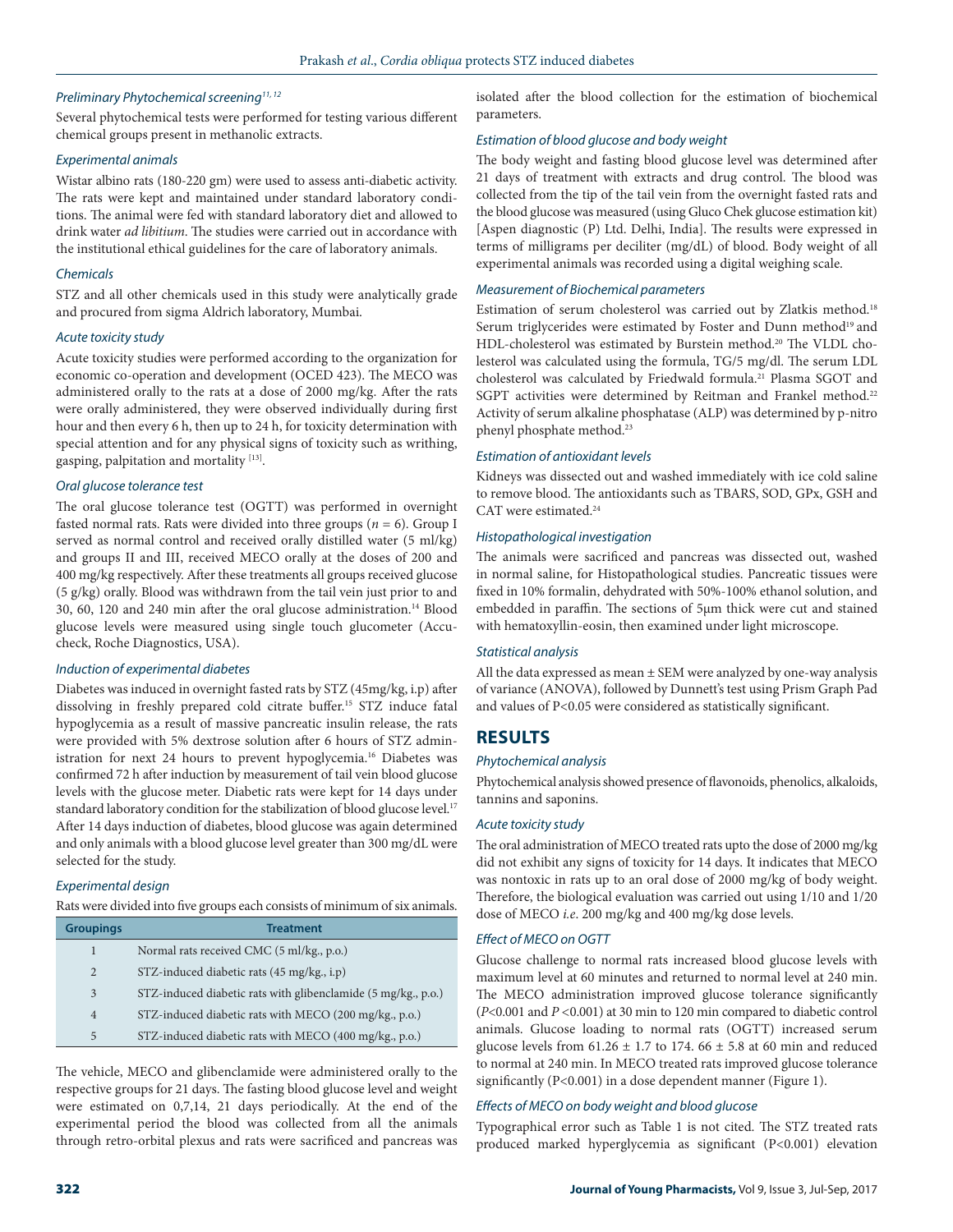

Figure 1: Effect of MECO on oral glucose tolerance test (n=6). \*P<0.001 compared to control rats.



Control STZ rats Glibenclamide 5 mg/kg MECO 200 mg/kg MECO 400mg/kg

aP<0.001, bP<0.01 and cP<0.05 compared to control rats. xP<0.001, yP<0.01 and zP<0.05 compared to control rats.



**Figure 3:** Histopathology of Pancreas a: Control b. Diabetic control indicates necrosis of β cells, karyolysis and nuclear changes. c. Diabetic rats treated with Glibenclamide. (5 mg/kg) showed prevented the destruction of β cells. d. Diabetic rats treated with MECO 200 mg/kg showed minimal damage of β cells e. Diabetic rats treated with MECO 400 mg/kg showed that prevented the β cells almost near to standard glibenclamide treated rats.

in blood glucose level as compared to control rats. Administration of MECO in STZ induced diabetic rats at the dose of 200 and 400 mg/kg produced significant (P<0.001) and dose dependent fall in blood glucose levels when compared with STZ treated rats.

Normal rats were found to be stable in their body weight, but STZ treated rats, the body weight was significantly (P<0.001) decreased when compared to the normal rats. In STZ caused body weight reduction which was significantly reversed by MECO (200 and 400 mg/kg) and glibenclamide (5 mg/kg) regained the body weight to near normal which is comparable with the normal rats (Figure 2).

#### *Effect of MECO on SGOT, SGPT and ALP levels*

The effects of MECO on the levels of SGOT, SGPT and ALP in control and diabetic rats are given in table 2. In STZ induced diabetic rats, all the biochemical parameters are significantly (P<0.001) increased when compared to control rats. The increase levels of SGOT, SGPT and ALP were significantly reduced after the administration of both doses of MECO (200 and 400 mg/kg) by dose dependently and Glibenclamide (5 mg/kg) in compared with STZ induced diabetic rats.

#### *Effect of MECO on lipid profile*

In STZ rats, significant (*P*<0.001) elevated level of total cholesterol, triglycerides, LDL and VLDL as well as decreased levels of HDL were observed, compared to normal rats. Both the doses of MECO significantly reduced elevated TC, TG, LDL and VLDL level in STZ induced diabetic rats. In MECO 400 mg/kg shows significant (P<0.05, P<0.01 and P<0.001) higher reduction of TC, TG, LDL and VLDL level in diabetic rats than MECO 200 mg/kg. Moreover, HDL level was significantly (P<0.001) increased in diabetic rats treated with MECO both doses and Glibenclamide than diabetic control rats. The administration of MECO 400 mg/kg increases in HDL levels significantly (P<0.001) than MECO 200 mg/kg (Table 3).

#### *Effect of MECO on antioxidant levels*

There was a significant elevation in TBARS and reduction in SOD, CAT and GSH level in kidney of diabetic rats compared to control rats. The administration of MECO (200 and 400 mg/kg) and glibenclamide significantly (P<0.001) reversed these changes to near normal levels (Table 4).

#### *Histopathological investigation*

The control rats showed normal structure of β-cells in the islet of Langerhans on the endocrine portion and normal structure of acini in exocrine portion. In diabetic control rats nuclear changes, karyolysis and residue of destroyed cells were observed. Treatment of MECO 200 mg/kg to the diabetic rats showed minimal necrosis of β cells when compared to diabetic control rats. At high dose of MECO 400 mg/kg treated diabetic rats prevented destruction of β cells and size of islets of Langerhans towards normal when compared to diabetic control rats. The standard drug glibenclamide also prevented the destruction of β cells and increases its number as well as size than diabetic rats (Figure 3).

## **DISCUSSION**

The treatment of diabetes with medicines of plant origin that proved much safer than synthetic drugs is an integral part of many cultures throughout the world and gained importance in recent years. India has a rich history of using various potent herbs and herbal components for treating various diseases including diabetes.<sup>25</sup>

The present study is to investigate Antidiabetic, antihyperlipidemic and antioxidant potential of methanolic extract of *Cordia obliqua* in diabetic rats. In our study STZ was used to induce diabetes mellitus in rats. In STZ (45 mg/kg) treated rats were showed partially destructs the beta cells resulting in insufficient insulin secretion causing type 2 diabetes.<sup>26</sup> It is widely accepted animal model and reported to resemble human hyperglycemic non ketotic diabetes mellitus<sup>27</sup> is often associated with kidney hypertrophy which may contribute to end stage renal damage, hepatotoxicity, oxidative stress and hypercholesterolemia.<sup>28, 29</sup>

Acute toxicity study of the methanolic extract demonstrated that two different doses of *Cordia obliqua* were non-toxic throughout the experiment. The lethality was found to be zero in the groups of *Cordia obliqua*  extract. Phytochemical investigation of MECO reveals the presences of flavanoids, saponins and tannins and phenolic compounds. It is well known that certain flavonoids exhibit hypoglycemic activity and pancreas beta cell regeneration ability.<sup>30</sup> These principles phytoconstituents are known to be bioactive for the management of diabetes. In our present study the MECO produced significant antihyperglycemic activity at a dosage of 400 mg/kg when compared with STZ treated rats.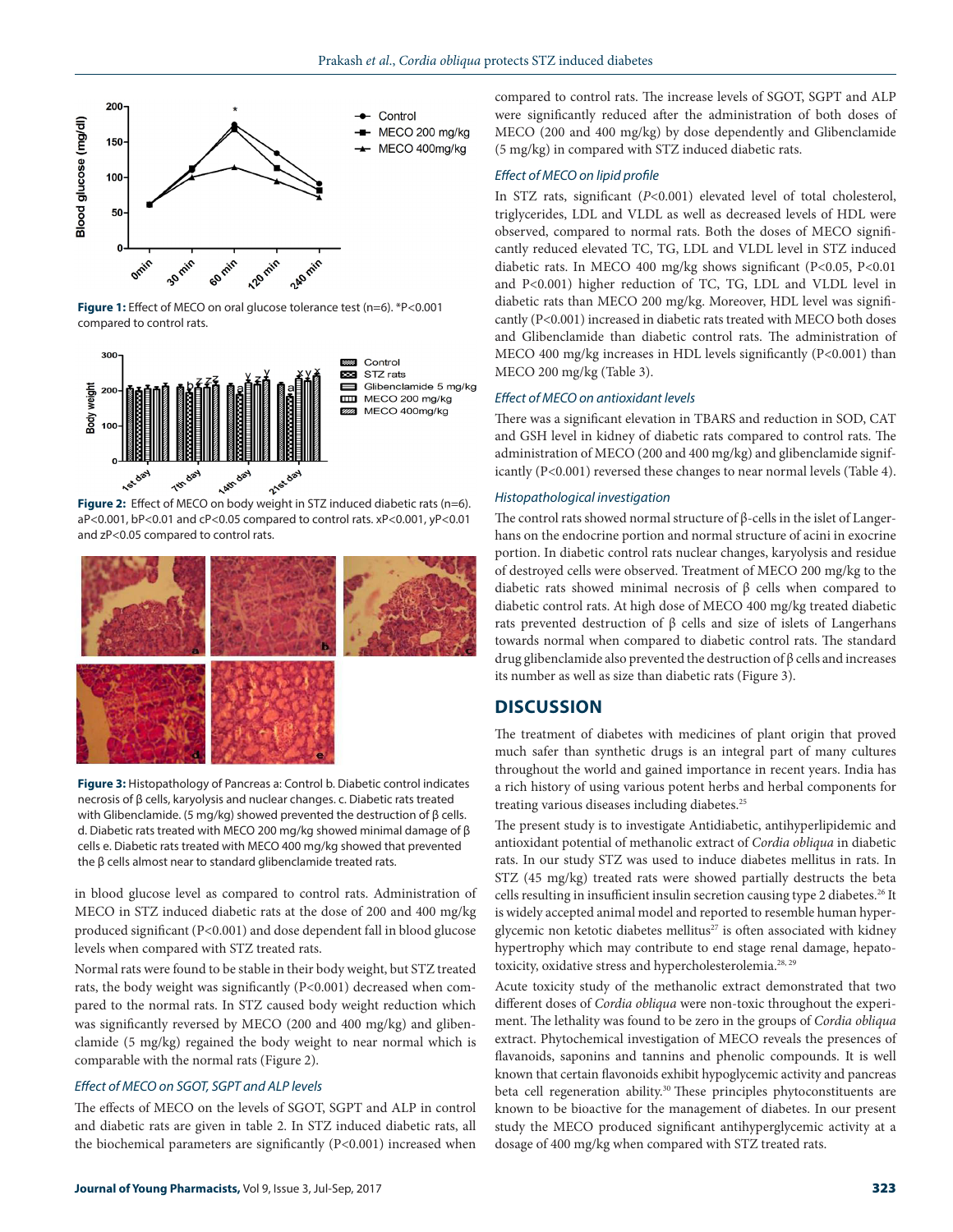| <b>Treatment</b>      | Blood glucose level (mg/dl)  |                                |                                  |                           |  |
|-----------------------|------------------------------|--------------------------------|----------------------------------|---------------------------|--|
|                       | Day 1                        | Day 7                          | Day 14                           | <b>Day 21</b>             |  |
| Control               | $62.50 + 2.83$               | $65.92 \pm 3.15$               | $72.87 + 1.26$                   | $61.12 \pm 0.89$          |  |
| Diabetic control      | $505.12 + 9.56$ <sup>a</sup> | $450.16 \pm 8.65^{\circ}$      | $403.80 + 8.20a$                 | $291.80 \pm 2.20^{\circ}$ |  |
| Glibenclamide 5 mg/kg | $425.16 \pm 8.12$            | $265.67 + 12.23^{x}$           | $199.77 + 1.70^x$                | $97.10 + 2.80$ x          |  |
| MECO 200 mg/kg        | $498.17 + 10.12$             | $430.18 \pm 5.90^1$            | $306.89 \pm 3.50$ <sup>y,1</sup> | $130.99 \pm 1.70^{x,2}$   |  |
| MECO 400 mg/kg        | $490.16 \pm 9.15$            | $402.16 \pm 7.78$ <sup>1</sup> | $229.85 + 2.20^{x,1}$            | $119.12 + 3.33^{x}$       |  |

#### **Table 1: Effect of MECO on blood glucose in STZ induced diabetic rats (n=6).**

P<0.001 diabetic control compared with control group. \*P<0.001, \*P<0.01, \*P<0.05 MECO 200, 400 mg/kg and glibenclamide 5 mg/kg compared with diabetic control. 1 P<0.001, 2 P<0.01, 3 P<0.05 MECO 200, 400 mg/kg compared with glibenclamide 5 mg/kg.

| Table 2: Effect of MECO on SGOT, SGPT, ALP in STZ induced diabetic rats (n=6). |  |  |
|--------------------------------------------------------------------------------|--|--|
|--------------------------------------------------------------------------------|--|--|

| <b>Treatment</b>     | Serum marker enzyme (U/L)   |                             |                                |  |
|----------------------|-----------------------------|-----------------------------|--------------------------------|--|
|                      | <b>SGOT</b>                 | <b>SGPT</b>                 | <b>ALP</b>                     |  |
| Control              | $62.09 + 0.87$              | $69.10 + 1.48$              | $122.57 + 0.60$                |  |
| Diabetic control     | $153.21 + 9.80^{\circ}$     | $134.98 + 11.59^{\circ}$    | $243.68 + 12.32$ <sup>a</sup>  |  |
| Glibenclamide 5mg/kg | $73.21 \pm 6.10^x$          | $72.18 + 7.68$ <sup>x</sup> | $128.18 + 12.89^{x}$           |  |
| MECO 200 mg/kg       | $94.93 + 8.35^y$            | $85.10 \pm 12.25^x$         | $145.87 \pm 9.67$ <sup>y</sup> |  |
| MECO 400 mg/kg       | $80.89 + 7.92$ <sup>x</sup> | $79.10 \pm 11.30^x$         | $130.10 \pm 8.87$ <sup>x</sup> |  |

<sup>a</sup>P<0.001 diabetic control compared with control group. <sup>x</sup>P<0.001, <sup>y</sup>P<0.01, <sup>z</sup>P<0.05 MECO 200, 400 mg/kg and glibenclamide 5mg/kg compared with diabetic control.

#### **Table 3: Effect of MECO on Lipid profile in STZ induced diabetic rats (n=6).**

| <b>Treatment</b>     | Serum lipid levels (mg/dL)   |                          |                             |                                |                                |
|----------------------|------------------------------|--------------------------|-----------------------------|--------------------------------|--------------------------------|
|                      | <b>Total cholesterol</b>     | <b>Triglycerides</b>     | <b>HDL</b>                  | LDL                            | <b>VLDL</b>                    |
| Control              | $148.78 \pm 1.79$            | $159.98 + 2.05$          | $81.25 + 0.95$              | $52.10 \pm 2.10$               | $35.61 \pm 0.31$               |
| Diabetic control     | $251.10 + 12.10^a$           | $281.25 + 10.95^{\circ}$ | $25.01 + 11.29^{\circ}$     | $262.10 \pm 12.8$ <sup>a</sup> | $113.10 \pm 8.57$ <sup>a</sup> |
| Glibenclamide 5mg/kg | $160.87 + 5.57^x$            | $186.12 + 6.52^{x}$      | $50.90 + 5.25^{x}$          | $85.12 + 9.35^{x}$             | $56.87 + 9.80^x$               |
| $MECO 200$ mg/kg     | $195.86 + 8.20$ <sup>y</sup> | $238.95 + 7.90^2$        | $35.17 + 6.81$ <sup>y</sup> | $112.89 + 8.90^x$              | $77.85 + 6.93$                 |
| MECO 400 mg/kg       | $165.32 + 11.39^{x}$         | $227.87 + 12.50^2$       | $42.81 + 8.95$              | $92.18 \pm 11.50$ x            | $62.89 + 5.90^x$               |

<sup>a</sup>P<0.001 diabetic control compared with control group. <sup>x</sup>P<0.001, <sup>y</sup>P<0.01, <sup>2</sup>P<0.05 MECO 200, 400 mg/kg and glibenclamide 5mg/kg compared with diabetic control.

#### **Table 4: Effect of MECO and Glibenclamide on Kidney antioxidant enzymes in STZ induced diabetic rats (n=6).**

| <b>Treatment</b>     | SOD (U/mg protein)           | CAT ( $\mu$ mole/L of H <sub>2</sub> O <sub>2</sub> /<br>min/mg protein) | GSH (mg of GSH/mg<br>protein) | TBARS (µ M of MDA/<br>min/mg protein) |
|----------------------|------------------------------|--------------------------------------------------------------------------|-------------------------------|---------------------------------------|
| Control              | $106.64 \pm 1.46$            | $25.57 + 0.61$                                                           | $1.56 \pm 0.01$               | $165.58 + 1.22$                       |
| Diabetic control     | $61.50 + 8.35$ <sup>a</sup>  | $11.86 \pm 10.33$ <sup>a</sup>                                           | $0.467 \pm 1.21$ <sup>a</sup> | $328.28 + 6.04$ <sup>a</sup>          |
| Glibenclamide 5mg/kg | $91.63 + 6.93$               | $18.67 \pm 0.41$ <sup>y</sup>                                            | $0.86 \pm 0.12$ x             | $202.33 + 5.61^x$                     |
| $MECO 200$ mg/kg     | $71.43 + 8.83$               | $13.25 \pm 0.25$                                                         | $0.58 \pm 0.18$               | $269.07 + 6.50$ y                     |
| $MECO 400$ mg/kg     | $85.44 + 11.62$ <sup>y</sup> | $16.03 \pm 0.44$                                                         | $0.73 \pm 0.26$ Y             | $250.08 + 8.85$ y                     |

<sup>a</sup>P <0.001 diabetic control compared with control group. <sup>x</sup>P <0.001, <sup>*x*</sup>P <0.01, <sup>2</sup>P <0.05 MECO 200, 400 mg/kg and glibenclamide 5mg/ kg compared with diabetic control.

In diabetic patients, the main objective of the treatment is to lower blood glucose to near- normal levels.<sup>31</sup> The oral glucose tolerance test confirmed blood glucose lowering activity of MECO. The onset of antihyperglycemic action was observed from 60 min of the treatment and a steady state increase in the action continued up to 120 min. The MECO may be involved in enhancement of glucose utilization, so blood glucose

levels were significantly decreased in glucose loaded rats. The decrease in body weight, increase in food and water intake was commonly observed in diabetes and it may be due to metabolic changes caused by lack or deficiency of insulin due to destruction of  $β$ - cells.<sup>32</sup> In STZ induced diabetic rats, drastic reduction in body weight changes observed might be the result of degradation or catabolism of structural proteins due to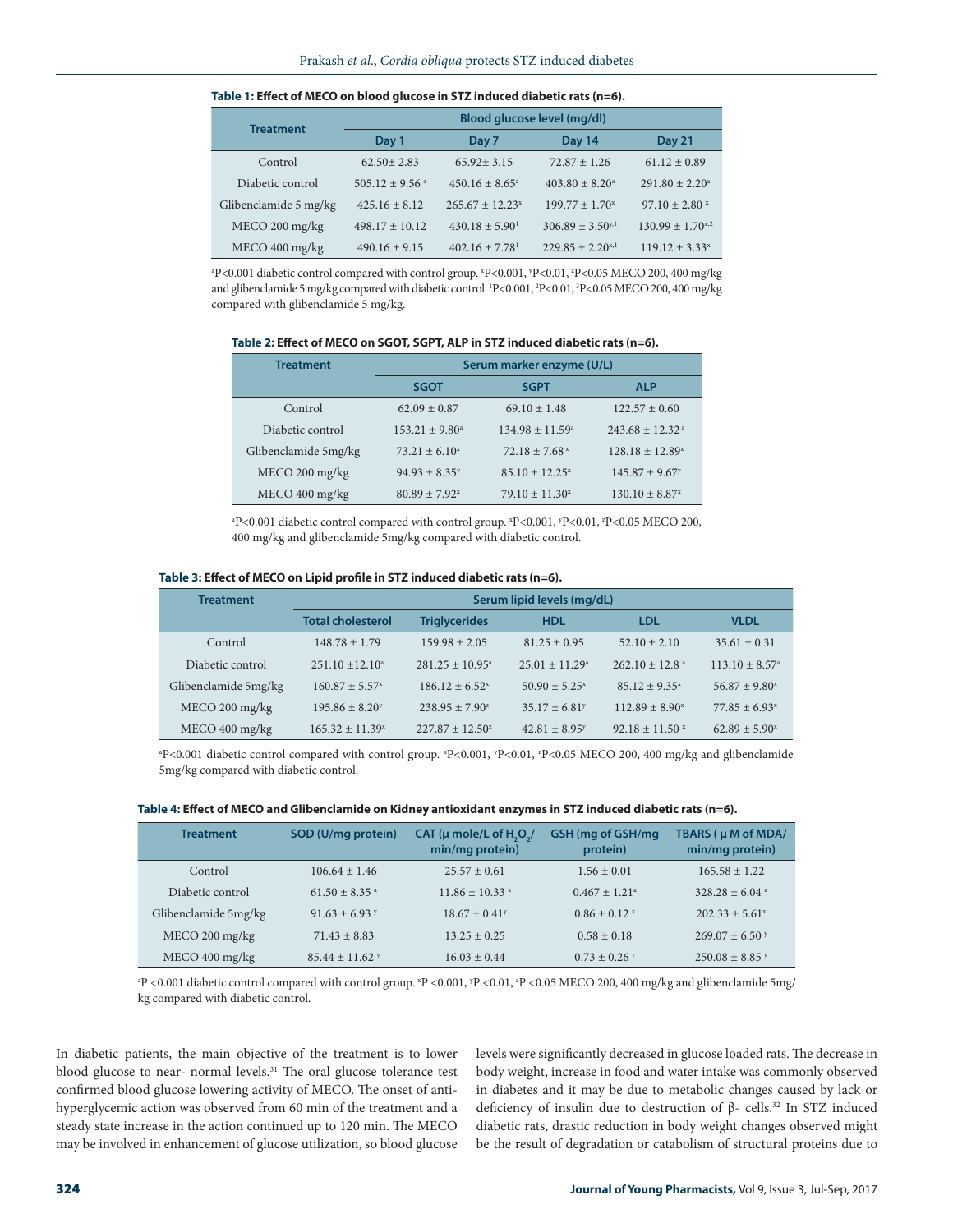unavailability of carbohydrate for the energy metabolism and increased muscle wasting in diabetes.<sup>33, 34</sup> Previous reports supports for our study reports diabetic rats significantly reduced the body weight when compared to normal rats and body weight was significantly increased in diabetic rats treated with MECO showed the blood glucose stabilization effect which in turn prevents the loss of body weight.

Liver is the vital organ of metabolism, detoxification, storage and excretion of xenobiotics and their metabolites. SGOT, SGPT and ALP are reliable markers of liver function. The liver was necrotized in STZ-induced diabetic rats. Therefore an increase in the activities of SGOT, SGPT and ALP in plasma might be mainly due to the leakage of these enzymes from the liver cytosol into the blood stream which gives an indication of the hepatotoxic effect of STZ.<sup>35</sup> Treatment of the diabetic rats with the MECO caused reduction in the activity of these enzymes in plasma compared to the diabetic control group and consequently alleviated liver damage caused by STZ-induced diabetes.

Lower-extremely arterial disease, coronary heart disease and cerebrovascular disease are frequently vascular complications in diabetes. The atherogenic process occurrences in vascular disease are proceeding at a more rapid rate in diabetic than in non-diabetic subjects.36 The vascular disease accounts for more than 60% of the morbidity of diabetes that includes both micro and macrovascular disease, and is common in both type of diabetic patients.<sup>37</sup> In this study, administration of MECO significantly reduced elevated total cholesterol, triglycerides, VLDL and LDL levels in diabetic rats. Also, increased level of HDL was observed in diabetic rats treated with 400 mg/kg dose of MECO and glibenclamide compared to diabetic control rats. This action of MECO supports its lipid lowering activity in diabetic condition and therefore it helps to prevents diabetic associated complication.

Increased free radical generation and oxidative stress are hypothesized to play an important role in the pathogenesis of diabetes and it's late to play an important role in the pathogenesis of diabetes and its late complications. Several evidences suggest that STZ induces oxidative stress.38 The generation of superoxide anion radicals by glucose oxidation and its dismutation to hydrogen peroxide, which if not scavenged by CAT or GPx, leads to the formation of reactive hydroxide radicals.<sup>39,40</sup> Also, superoxide anion radicals react with nitric acid to form reactive peroxynitrite radicals.41, 42 Free radicals are formed disproportionately in diabetes by glucose auto oxidation, thus result in consumption of antioxidant defenses which lead to disruption of cellular function and oxidative damage to membranes and enhance susceptibility to lipid peroxidation.43 β-cell is particularly sensitive to damage by free radicals because of their low level of free radical scavenging enzymes that leads to hyper glycaemic condition. Reduced oxidative stress due to reduced hyperglycemic status in diabetic condition had been observed in experimental animals following the administration of certain natural compounds.44 Administration of MECO significantly reduced TBARS and increased SOD, CAT, GPx and reduced GSH levels in diabetic rats. The action of the MECO to restore the altered antioxidant enzymes in STZ-induced diabetic rats indicates its free radical scavenging potential and hence it has the ability to prevent diabetic associated complications. The Histopathological investigation clearly supported that MECO has prevent pancreatic β- cell damage, islets of Langerhans size and numbers it may leads to increase production of insulin.

## **CONCLUSION**

The present study clearly concluded that Methanol extract of *Cordia obliqua* possess ability to control blood glucose in diabetes. It's antihyperlipidemic and free radical scavenging property has potential to prevent diabetic associated complications. Our current investigation supports the traditional use of *Cordia obliqua* in the treatment of diabetes.

## **ACKNOWLEDGEMENT**

We are grateful to thank the Principal, KK College of Pharmacy., Chennai, Tamil Nadu, India, for providing research facilities.

## **CONFLICT OF INTEREST**

The authors declare no conflict of interest.

## **ABBREVIATIONS USED**

**DM:** Diabetes Mellitus; **MECO:** Methanolic extract of Cordia obliqua; **OECD:** Organization for economic co-operation and development; **OGTT:** Oral glucose tolerance test; **STZ:** Streptozotocin; **mg/dL:** Milligrams per deciliter.

## **REFERENCES**

- 1. Daisy P. A novel steroid from Elephanthopusscaber L. An ethanomedicinl plant with antidiabeticactivity. Phytomedicine. 2009;16(2):252-7. https://doi. org/10.1016/j.phymed.2008.06.001 ; PMid:18693100.
- 2. Gipsen WH, Biessels GJ. Cognition and synaptic plasticity in diabetes mellitus. Trends Neurosci. 2000;23(11):542-9. https://doi.org/10.1016/S0166-2236(00)01656-8.
- 3. Ahmed RG. The Physiological and biochemical effects of diabetes on the balance between oxidative stress and oxidative defense system. Med J Islamic World. Acad Sci. 2005;15:31-42.
- 4. Kim SH, Hyun SH, choung SY. Antidiabetic effect of cinnamon extract on blood glucose in db/db mice. J Ethnopharmacol. 2006;104(1):119-23. https://doi. org/10.1016/j.jep.2005.08.059 ; PMid:16213119.
- 5. American diabetes association: Diagnosis and classification of diabetes mellitus. Diabetes care. 2005;28(1):S37-42. PMid:15618111.
- 6. Ravikumar S, Uthiraselvam M, Natarajan K, Babuselvam M, Rajabudeen E. Studies on the Pharmacognistic properties of *Cordia obliqua* Willd. Int J of Pharma Res And Dev. 2011;2(3):185-6.
- 7. Parmar C, Kaushal MK. Cordia obliqua. In: Wild Fruits. Kalyani Publishers, New Delhi, India. 1982;19–22.
- 8. Agnihotri VK, Srivastava SD, Srivastava SK, Pitre S, Rusia K. Ind J Pharm Sci. 1987;49(2):66-9.
- 9. Kirtikar KR, Basu BD, Indian medicinal plants. (Lalitmohan Basu, Allahabad, India) 1935;1(2):785-88.
- 10. Arinathan V, Mohan VR, De Britto JA, Murugan C. Wild edibles used by Palliyars of the Western Ghats, Tamil Nadu. India
- 11. Harbone JB. Phytochemical method. Chapman Hall; 1988:117-9
- 12. Agrawal OP. Advanced practical organic chemistry. Goel Publishing House; 2000:43-59.
- 13. Petchi RR, Vijaya C, Parasuraman S. Antidiabetic activity of polyherbal formulation in streptozotocin - nicotinamide induced diabetic wistar rats. J Tradit Complement Med. 2014;4(2):108-17. https://doi.org/10.4103/2225-4110.126174; PMid:24860734 PMCid:PMC4003700.
- 14. Soltani N, Keshavarz M, Dehpour AR. Effect of oral magnesium sulfate administration on blood pressure and lipid profile in streptozotocin diabetic rat. Eur J Pharmacol. 2007;560(2):201-5. https://doi.org/10.1016/j.ejphar.2006.12.020; PMid:17292879.
- 15. Upwar NK, Patel R, Waseem N. hypoglycemic effect of methanolic extract of Berberisaristata DC stem on normal and STZ induced diabetic rats. IJP. 2011;3(1):222-4
- 16. Tanko Y, Yerima M, Mahdi MA, Yaro AH, Musa KY, Mohammed A. Hypoglycemic activity of methanolic stem bark of Adansonniadigitata extract on blood glucose levels of streptozotocin-induced diabetic Wistar rats. Inter J Appl Res Nat Prod. 2008;1(2):32-6.
- 17. Vogel HG. Drug Discovery and Evaluation: Pharmacological assays. 2nd ed. Berlin Heidelberg: Springer-Verlag. 2002:951. https://doi.org/10.1007/3-540-29837-1.
- 18. Zlatkis A, Zak B, Boyle AJ. A new method for the direct determination of serum cholesterol. J Lab Clin Med. 1953;41:486-49 PMid:13035283
- 19. Foster JB, Dunn RT: Stable reagents for determination of serum triglycerides by colorimetric Hantzsch condensation method. Clin Chem. 1973;19(3):338-40. PMid:4347544
- 20. Burstein M, Scholnichk HR, Morin R. Rapid method for the isolation of lipoproteins from human serum by precipitation with polyanions. J Lipid Res. 1970;11(6):583-95. PMid:4100998.
- 21. Friedwald WT, Levy RI, Fredrickson DS. Estimation of the concentration of LDLcholesterol in plasma without the use of the preparative Ultracentrifuge. Clin Chem. 1972;18(6):499-502.
- 22. Reitman S, Frankel S. Colorimetric method for the determination of serum glutamic oxaloacetic acid and glutamic pyruvic transaminases. Am J Clin Pathol. 1957;28(1):56–63. https://doi.org/10.1093/ajcp/28.1.56 ; PMid:13458125.